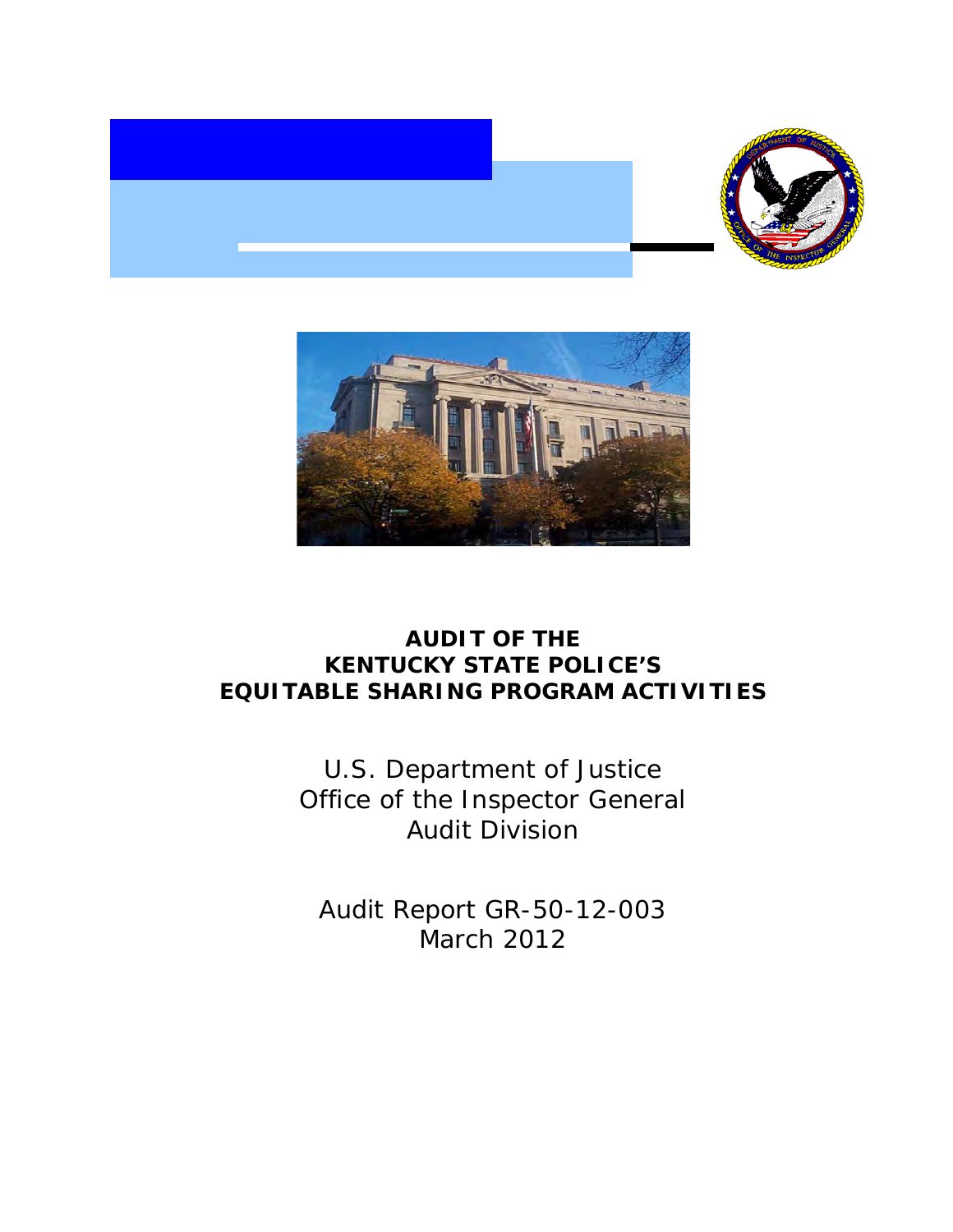## **AUDIT OF THE KENTUCKY STATE POLICE'S EQUITABLE SHARING PROGRAM ACTIVITIES**

## **EXECUTIVE SUMMARY**

The U.S. Department of Justice (DOJ), Office of the Inspector General, Audit Division, has completed an audit of the use of DOJ equitable sharing revenues by the Kentucky State Police (KSP). Equitable sharing revenues represent a share of the proceeds from the forfeiture of assets seized in the course of certain criminal investigations.<sup>[1](#page-1-0)</sup> During the period of July 1, 2009, through June 30, 2010, the KSP was awarded DOJ equitable sharing revenues totaling \$893,353 and property valued at \$64,785 to support law enforcement operations.

The objectives of the audit were to assess whether equitably shared cash and property received by the requesting agency were accounted for properly and used for allowable purposes as defined by the applicable regulations and guidelines. We found that the KSP generally complied with equitable sharing guidelines with respect to tracking funds received and adhering to supplanting requirements. However, we identified weaknesses related to the use and reporting of interest income, the accuracy of its Equitable Sharing Agreement and Certification Report (Certification Report), its assessment of tangible property values, the lack of a Single Audit performed on equitable sharing funds, its use of equitable sharing funds, and proper maintenance of its DAG-71 log. Specifically, we found that:

- The KSP did not return to its Asset Forfeiture account \$33,478 in interest income it earned on asset forfeiture funds in 2010 and did not report the interest earned on its 2010 Certification Report.
- There were two additional areas of weakness on the KSP's 2010 Certification Report: (1) restitution revenue totaling \$6,704 was received but was not included as other income on the report, and (3) a \$950 purchase of a dual-purpose canine was misclassified.

<span id="page-1-0"></span> $\overline{\phantom{a}}$ <sup>1</sup> The DOJ asset forfeiture program has three primary goals: (1) to punish and deter criminal activity by depriving criminals of property used or acquired through illegal activities; (2) to enhance cooperation among foreign, federal, state, and local law enforcement agencies through equitable sharing of assets recovered through this program; and, as a by-product, (3) to produce revenues to enhance forfeitures and strengthen law enforcement.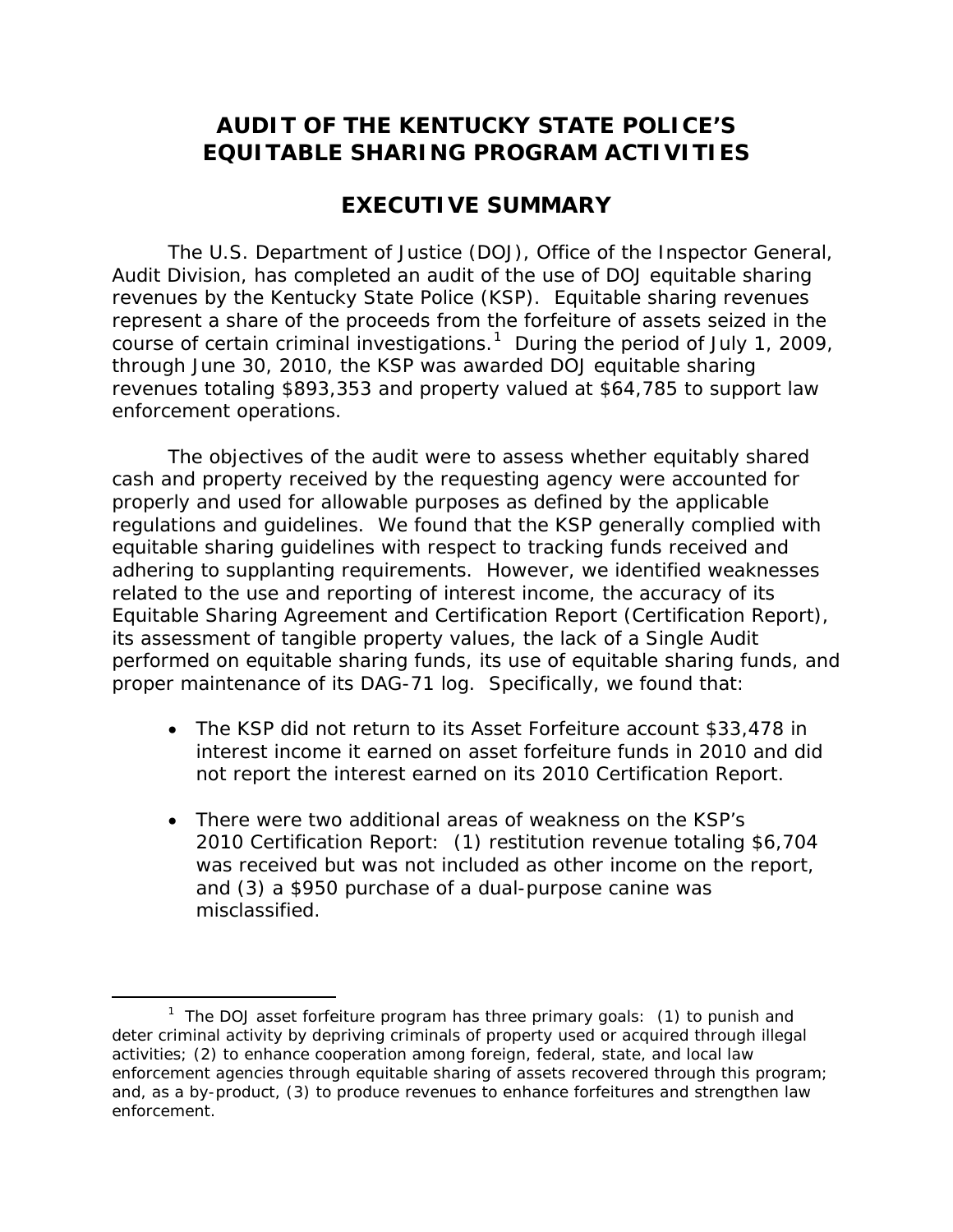- The FY 2010 DOJ Consolidated Asset Tracking System (CATS) Report total asset value and the KSP total inventory asset value differed by \$32,273 for the six vehicles received as tangible equitable sharing assets by the auditee. In accordance with OMB Circular A-133, the KSP must inventory its DOJ-provided property at fair market value. Additionally, we found that the KSP does not have written procedures for assessing the value of seized property. KSP officials indicated that they used the most current Kelley Blue Book to determine the value of the six vehicles as recorded in the KSP accounting records.
- Although the KSP expended over \$1.3 million in DOJ asset forfeiture funds in fiscal year 2010, its DOJ asset forfeiture funds were not included in the Commonwealth of Kentucky's Statewide Single Audit for the year ended June 30, 2010, as required by Office of Management and Budget (OMB) Circular A-133.
- We identified four unallowable transactions, totaling \$1,192. These transactions were corrected and allocated to the correct fund during our site visit.
- The KSP's DAG-71 log did not report forfeiture property received or the amount requested from the participating federal law enforcement agency, as required by equitable sharing guidelines.

Our report contains six recommendations to address the weaknesses we identified. Our findings are discussed in greater detail in the Findings and Recommendations section of the report. The audit objectives, scope, and methodology appear in Appendix I.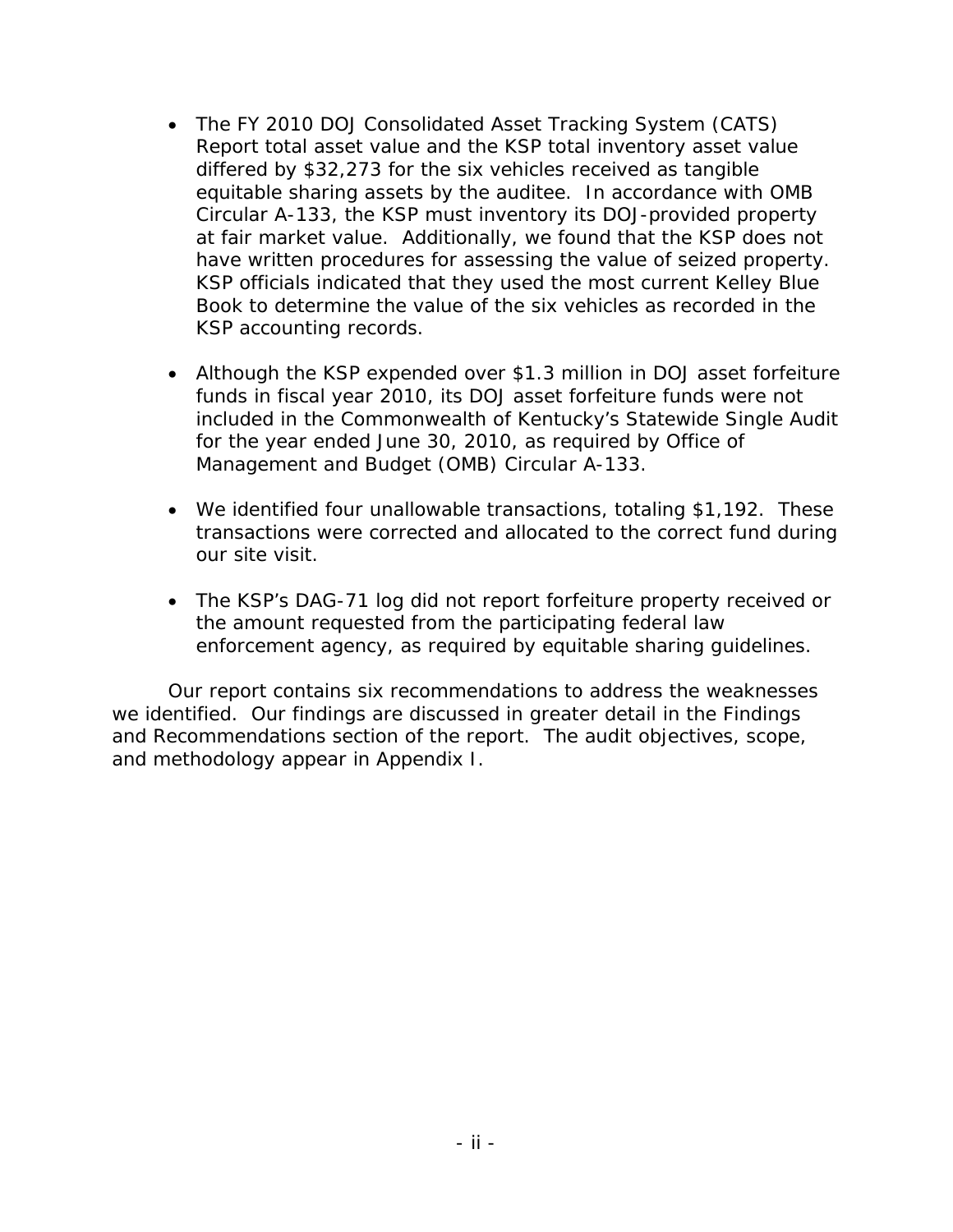# **TABLE OF CONTENTS**

| Equitable Sharing Agreement and Certification Report3                                   |
|-----------------------------------------------------------------------------------------|
|                                                                                         |
|                                                                                         |
|                                                                                         |
|                                                                                         |
|                                                                                         |
|                                                                                         |
|                                                                                         |
|                                                                                         |
| APPENDIX I - OBJECTIVES, SCOPE, AND METHODOLOGY  11                                     |
|                                                                                         |
| APPENDIX III - OFFICE OF THE INSPECTOR GENERAL<br><b>ANALYSIS AND ACTIONS NECESSARY</b> |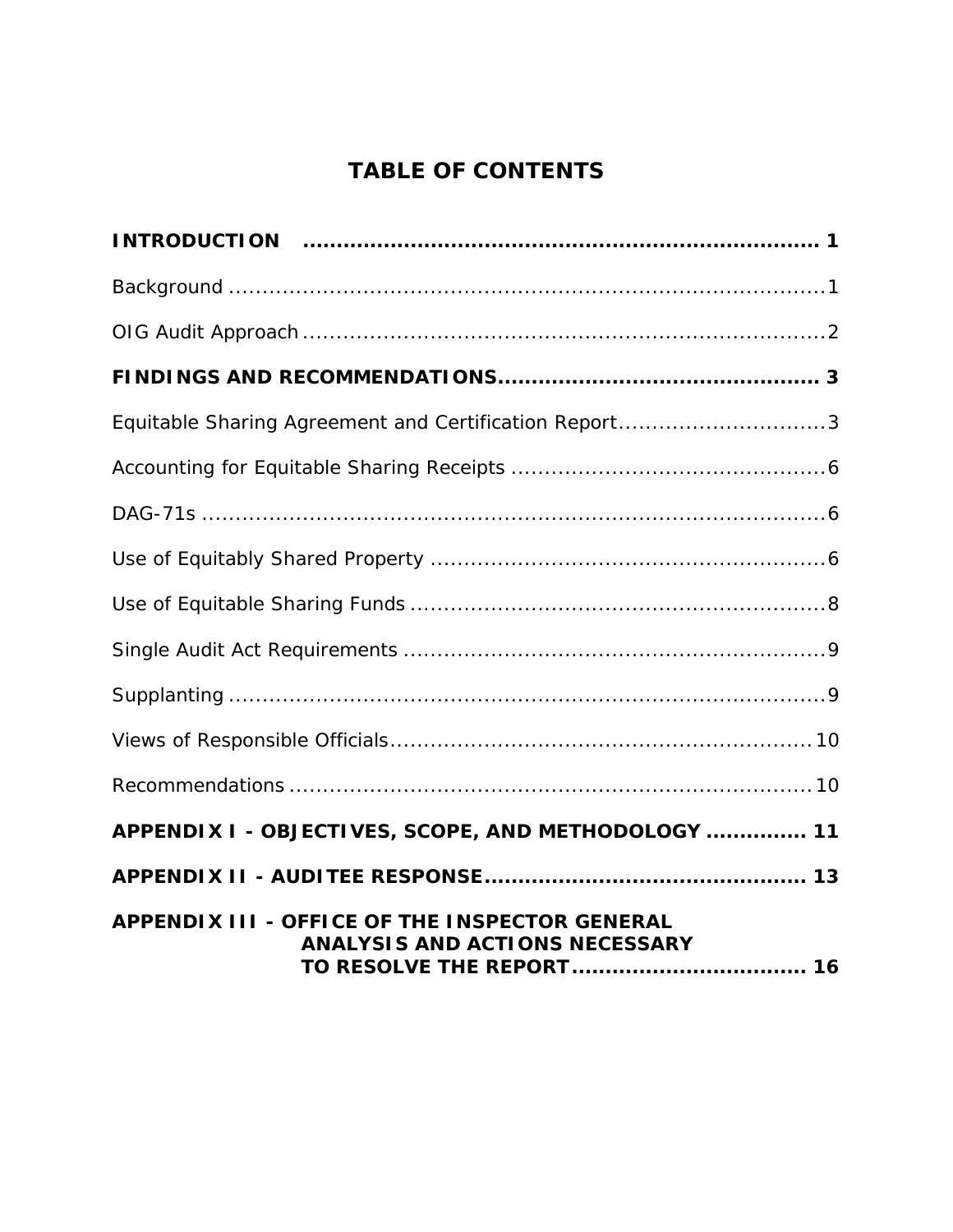## **INTRODUCTION**

The U.S. Department of Justice (DOJ), Office of the Inspector General, Audit Division, has completed an audit of the use of DOJ equitable sharing revenues by the Kentucky State Police (KSP). The audit covered the KSP's 2010 fiscal year (FY), specifically the period of July 1, 2009, through June 30, 2010. During that period, the KSP was awarded DOJ equitable sharing revenues totaling \$893,353 and property valued at \$64,785 to support law enforcement operations. The objectives of the audit were to assess whether equitably shared cash and property received by the requesting agency were accounted for properly and used for allowable purposes as defined by the applicable regulations and guidelines.

#### **Background**

The primary mission of the DOJ Asset Forfeiture Program is to employ asset forfeiture powers in a manner that enhances public safety and security. This is accomplished by removing the proceeds of crime and other assets relied upon by criminals and their associates to perpetuate their criminal activity against our society. Asset forfeiture has the power to disrupt or dismantle criminal organizations that would continue to function if we only convicted and incarcerated specific individuals.

Another purpose of the DOJ Asset Forfeiture Program is to deter crime by depriving criminals of the profit and proceeds from illegal activities. A secondary purpose of the program is to enhance cooperation among federal, state, and local law enforcement agencies by sharing federal forfeiture proceeds through the DOJ equitable sharing program. State and local law enforcement agencies may receive equitable sharing revenues by participating directly with DOJ agencies in joint investigations leading to the seizure or forfeiture of property. The amount shared with the state and local law enforcement agencies in joint investigations is based on the degree of the agencies' direct participation in the case. The U.S. Department of the Treasury (Treasury) administers a similar equitable sharing program. Our audit was limited to equitable sharing revenues received through the DOJ equitable sharing program.

Although several DOJ agencies are involved in various aspects of the seizure, forfeiture, and disposition of equitable sharing revenues, the DOJ Criminal Division, Asset Forfeiture and Money Laundering Section (AFMLS), is responsible for issuing policy statements, implementing governing legislation, and monitoring the use of DOJ equitable sharing funds. Generally, the use of equitable sharing revenues by state and local recipient agencies is limited to law enforcement purposes. However, under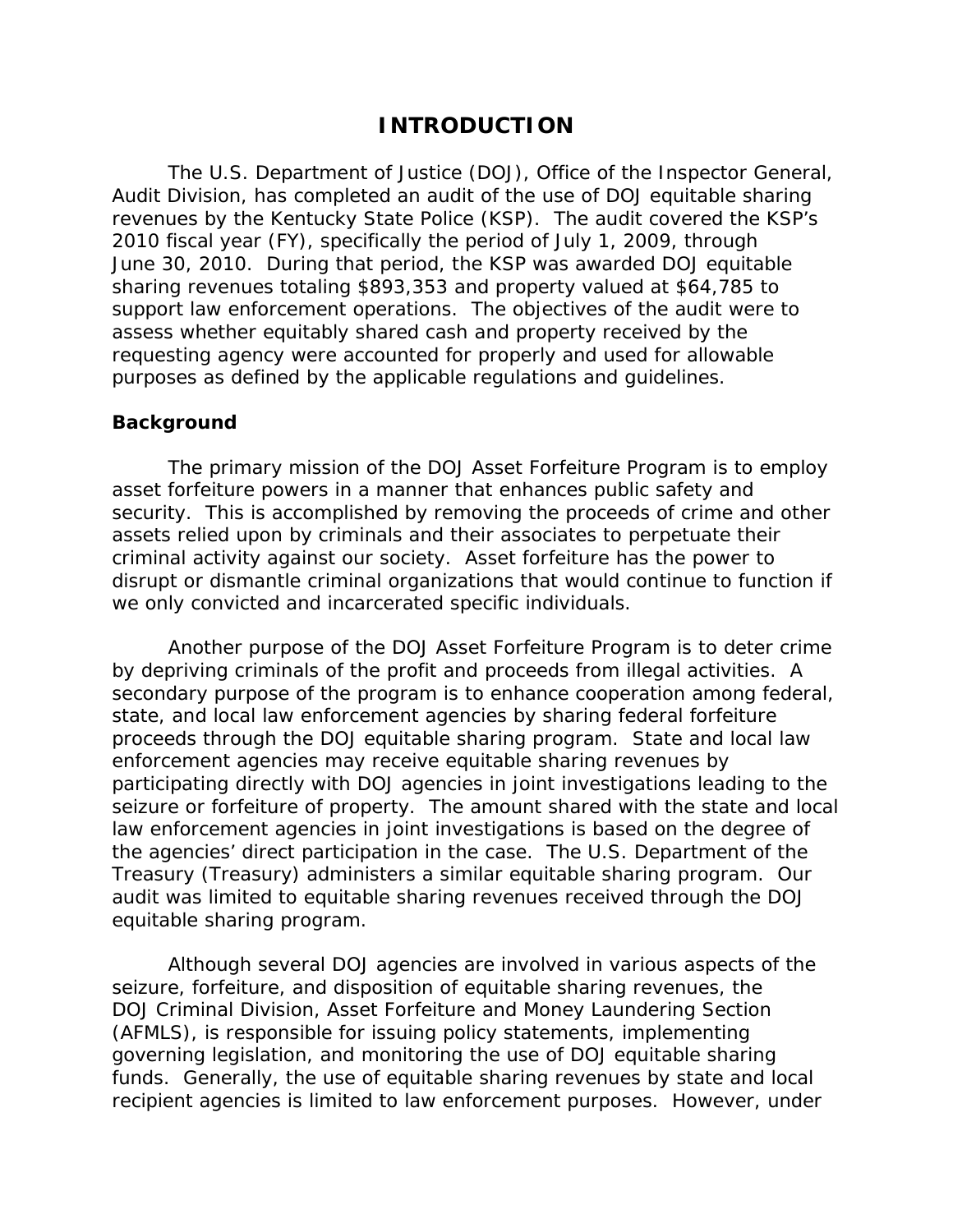certain circumstances, up to 15 percent of equitable sharing revenues may be used for the costs associated with drug abuse treatment, drug and crime prevention education, housing and job skills programs, or other nonprofit community-based programs or activities. This provision requires that all expenditures be made by the law enforcement agency and does not allow for the transfer of cash.

KSP headquarters is located in Frankfort, Kentucky, which is the state capital. The KSP's law enforcement budgets were \$139,127,912 in FY 2009; \$130,117,000 in FY 2010; and \$139,379,600 in FY 2011.

## **OIG Audit Approach**

We tested compliance with what we considered to be the most important conditions of the DOJ equitable sharing program. Unless otherwise stated, we applied the 2009 Equitable Sharing Guide as our primary criteria. The 2009 Equitable Sharing Guide identifies the accounting procedures and requirements for tracking equitably shared monies and tangible property, establishes reporting and audit requirements, and defines the permissible uses of equitably shared resources.

To conduct the audit, we tested the KSP's compliance with the following three aspects of the DOJ equitable sharing program:

- **Accounting for equitably shared resources** to determine whether standard accounting procedures were used to track equitable sharing assets.
- **Annual Equitable Sharing Agreements and Certification Forms** to determine if these documents were complete and accurate.
- **Use of equitably shared resources** to determine if equitable sharing funds were spent for permissible uses.

See Appendix I for more information on our objectives, scope and methodology.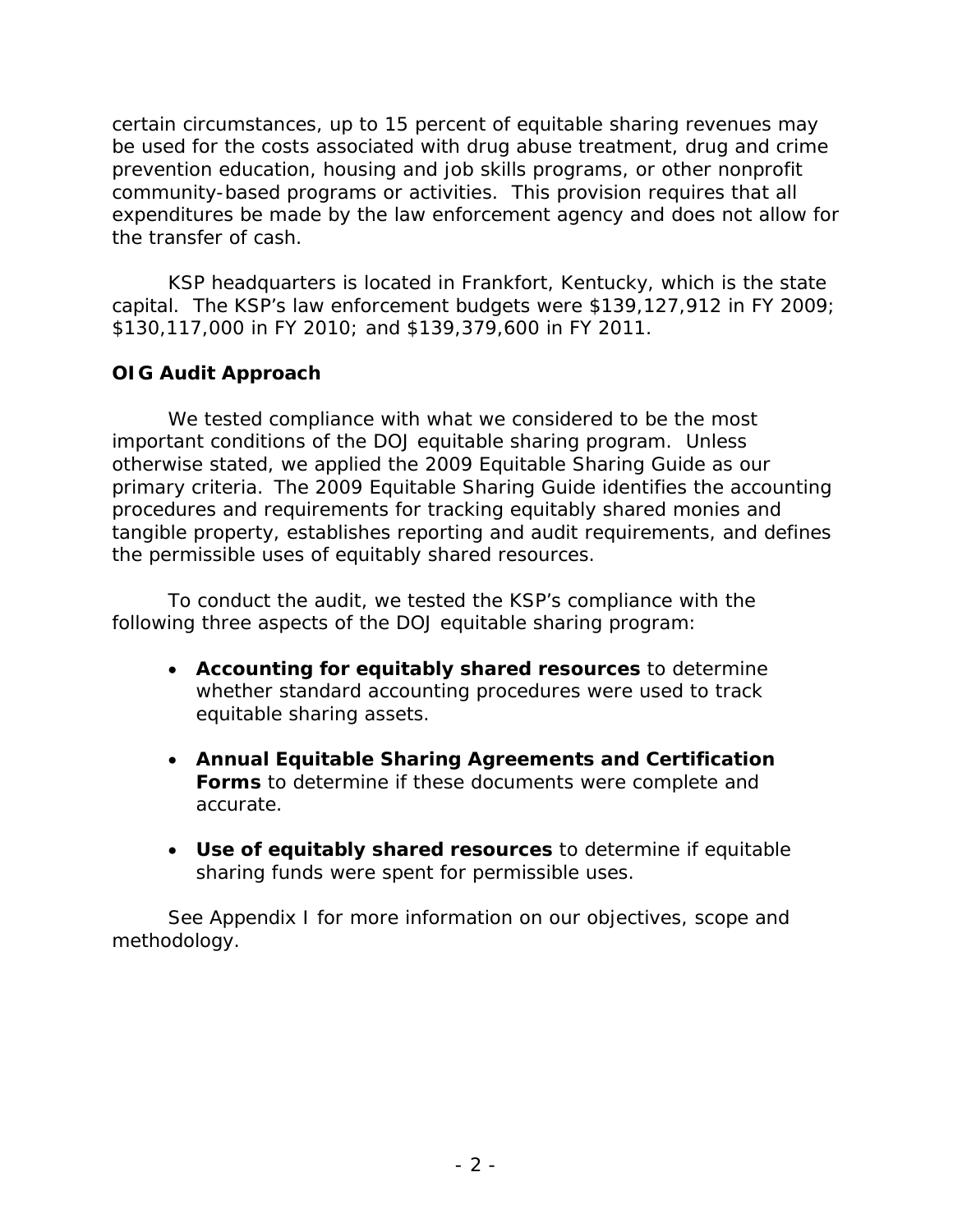## **FINDINGS AND RECOMMENDATIONS**

The KSP complied with Equitable Sharing Guidelines with respect to accounting for and tracking of funds received and adhering to non-supplanting requirements. However, we found weaknesses related to interest earned by the KSP on its equitable sharing funds, the accuracy of its Annual Certification Report and Equitable Sharing Agreement, the assessment of values for shared assets received, and the maintenance of the DAG-71 log. Specifically, the KSP did not return to its Asset Forfeiture Fund or report on its 2010 Certification Report the \$33,478 in interest income that was earned on DOJ equitable sharing funds. In addition, the KSP incorrectly categorized the purchase of a police canine and omitted \$6,704 in restitution reimbursements on its 2010 Certification Report. We also found a difference of \$32,273 between the transferred shared asset values on the CATS Report and the KSP inventory records. Further, we identified four unallowable transactions, totaling \$1,192, that were remedied during our site visit. Lastly, although the KSP expended over \$1.3 million in DOJ federal asset forfeiture funds during FY 2010, these funds were not included in the Commonwealth of Kentucky's Statewide Single Audit for the year ended June 30, 2010, in accordance with OMB Circular A-133.

#### **Equitable Sharing Agreement and Certification Report**

The AFMLS requires that any state or local law enforcement agency that receives forfeited cash, property, or proceeds as a result of a federal forfeiture submit an Equitable Sharing Agreement and Certification Report (Certification Report). The submission of this form is a prerequisite to the approval of any equitable sharing request. Noncompliance may result in the denial of the agency's sharing request.

The Certification Report must be submitted every year within 60 days after the end of the agency's fiscal year regardless of whether funds were received or maintained during the fiscal year. The agreement must be signed by the head of the law enforcement agency and a designated official of the local governing body. By signing the agreement, the signatories agree to be bound by the statutes and guidelines that regulate the equitable sharing program and certify that the law enforcement agency will comply with these guidelines and statutes.

We tested compliance with the Certification Report requirements and determined that the form for FY 2010 was timely submitted, adequately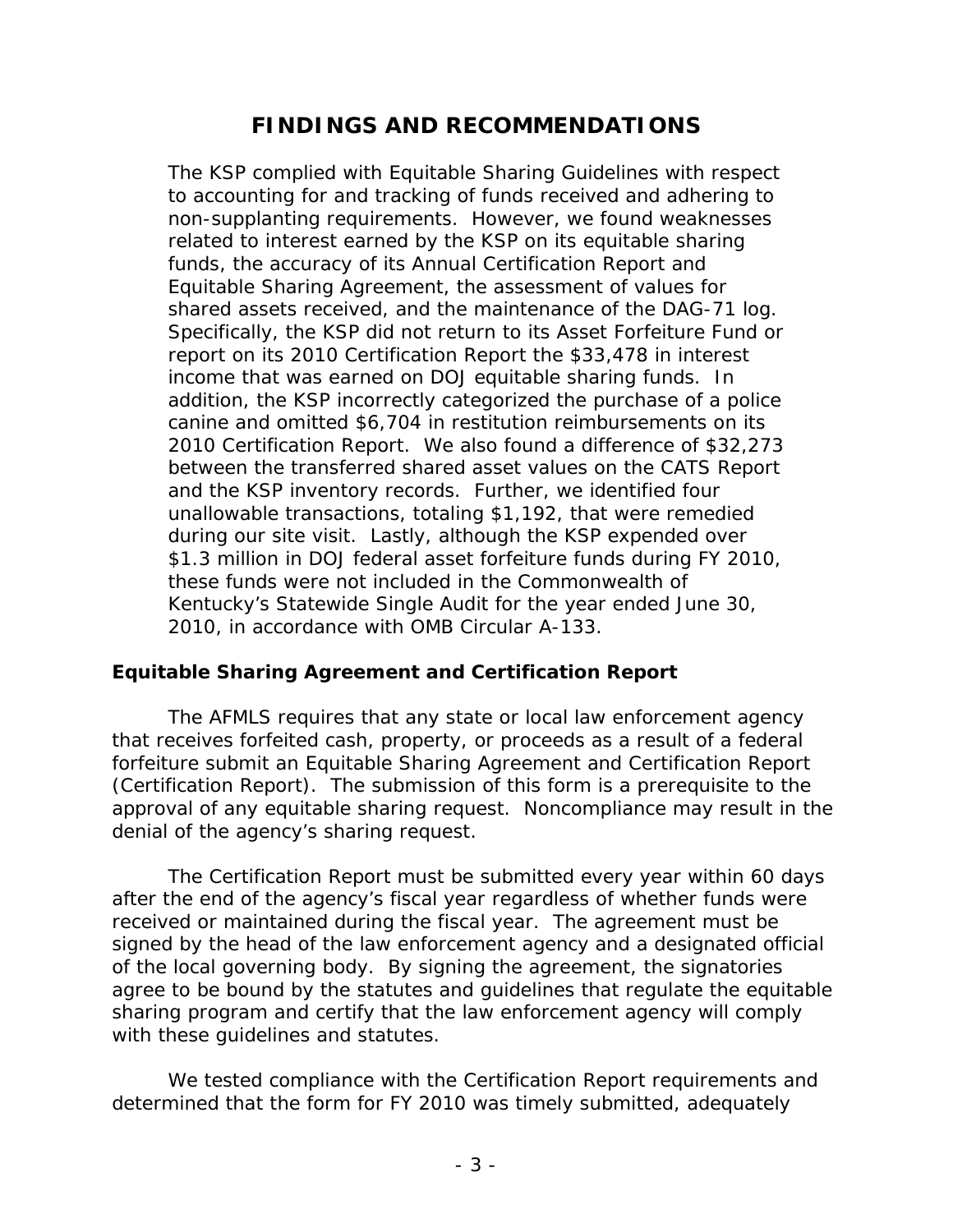completed, and signed by the appropriate officials. However, we found weaknesses relating to: (1) interest income, (2) restitution revenue received, (3) criminal asset proceeds, and (4) misclassification of a purchased canine.

On its 2010 Certification Report, the KSP identified that it did not receive interest on its DOJ forfeiture funds and that the DOJ funds were held in a non-interest bearing account. However, despite initial claims by an official from the Commonwealth of Kentucky's Finance Branch that the DOJ funds did not accrue interest, we identified that interest was accruing on DOJ asset forfeiture funds and that \$33,478 in earned interest was paid to a state fund called *Capital Construction* in FY 2010. We believe this occurred because the Commonwealth of Kentucky, which maintains the accounting records for the KSP, did not post the interest income to the KSP asset forfeiture accounting fund. According to equitable sharing guidelines, any interest earned on equitable sharing funds must be reported on the Certification Report and must be returned to the agency's equitable sharing fund to be used in accordance with the same guidelines as all other equitable sharing funds.

After determining that interest in FY 2010 was accrued and not reported or returned to the proper fund, we expanded our review of interest accrued to include additional years. We reviewed data and cash distributions from the forfeiture fund for FY 2008, 2009, and 2011, and we identified the same condition. We then requested that the state of Kentucky's Treasurer's Office calculate the interest earned on the asset forfeiture fund for FYs 2008 through 2011. The following table illustrates that the total interest earned on forfeiture funds for all 4 fiscal years, as calculated by the Treasurer's Office, was \$115,926.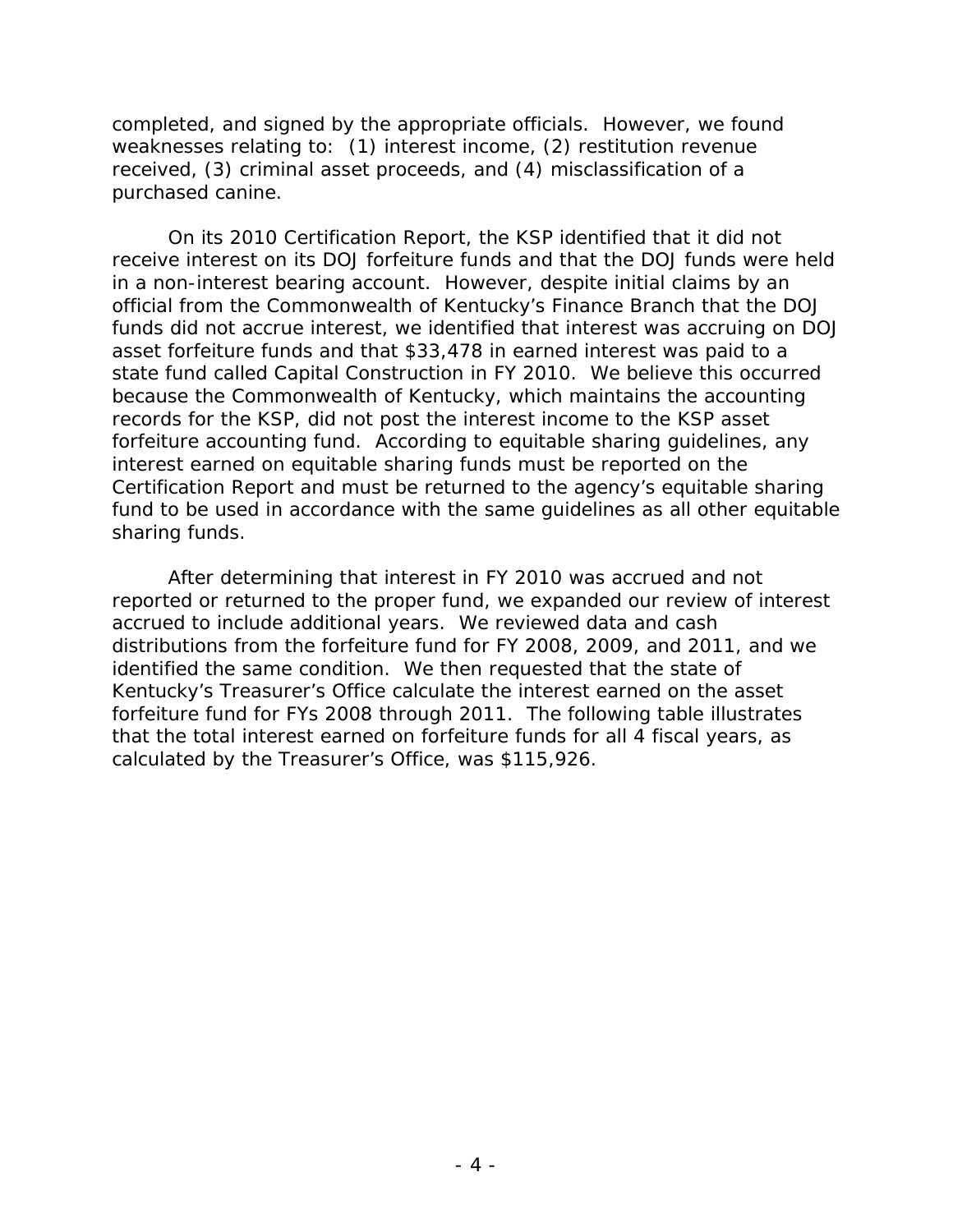| <b>FISCAL YEAR</b> | <b>INTEREST EARNED</b> |
|--------------------|------------------------|
| 2008               | \$31,369               |
| 2009               | 38,393                 |
| 2010               | 33,478                 |
| 2011               | $12,686^2$             |
| <b>Total</b>       | \$115,926              |

## **KSP EQUITABLE SHARING FUND INTEREST EARNED**

Source: Commonwealth of Kentucky Finance Branch

As a result of our inquiry and discussions with the Finance Branch, the Commonwealth remedied the total interest earned and placed \$115,926 in the asset forfeiture fund. Additionally, we verified with the Finance Branch that interest earned on the KSP asset forfeiture fund since June 2011 has been properly disbursed to the fund on a monthly basis. We recommend that the KSP file amended Certification Reports for FY 2008 through 2011 to account for these funds and remedy our finding of enhanced revenue. We also recommend that the AFMLS determine to what extent (if at all) the interest earned on forfeiture funds in prior year should be remedied.

Additionally, we found that the ending cash balance on the KSP's 2010 Certification Report was incorrect because the KSP did not report \$6,704 in reimbursements from drug buy money it received. According to the KSP, its accounting system did not have the ability to track recovered funds that had been used in undercover operations to purchase drugs. However, according to the KSP, this accounting system issue has been corrected and these funds are reflected on the KSP's 2011 Certification report.

We also found that the 2010 Certification Report listed a \$950 police canine as having been purchased with DOJ equitable sharing funds. However, the KSP's accounting record listed the canine as purchased with Treasury Forfeiture funds. When we brought this to the attention of KSP officials, they amended the 2010 Certification Report and correctly classified the canine as a Treasury expense.

<span id="page-8-0"></span> $\frac{1}{2}$  $2$  This represents the total cash distributions for FY 2011 less cash distributions earned during June 2011 in the amount of \$2,441. On July 1, 2011, the cash distribution for June 2011 was properly paid to KSP's DOJ asset forfeiture fund.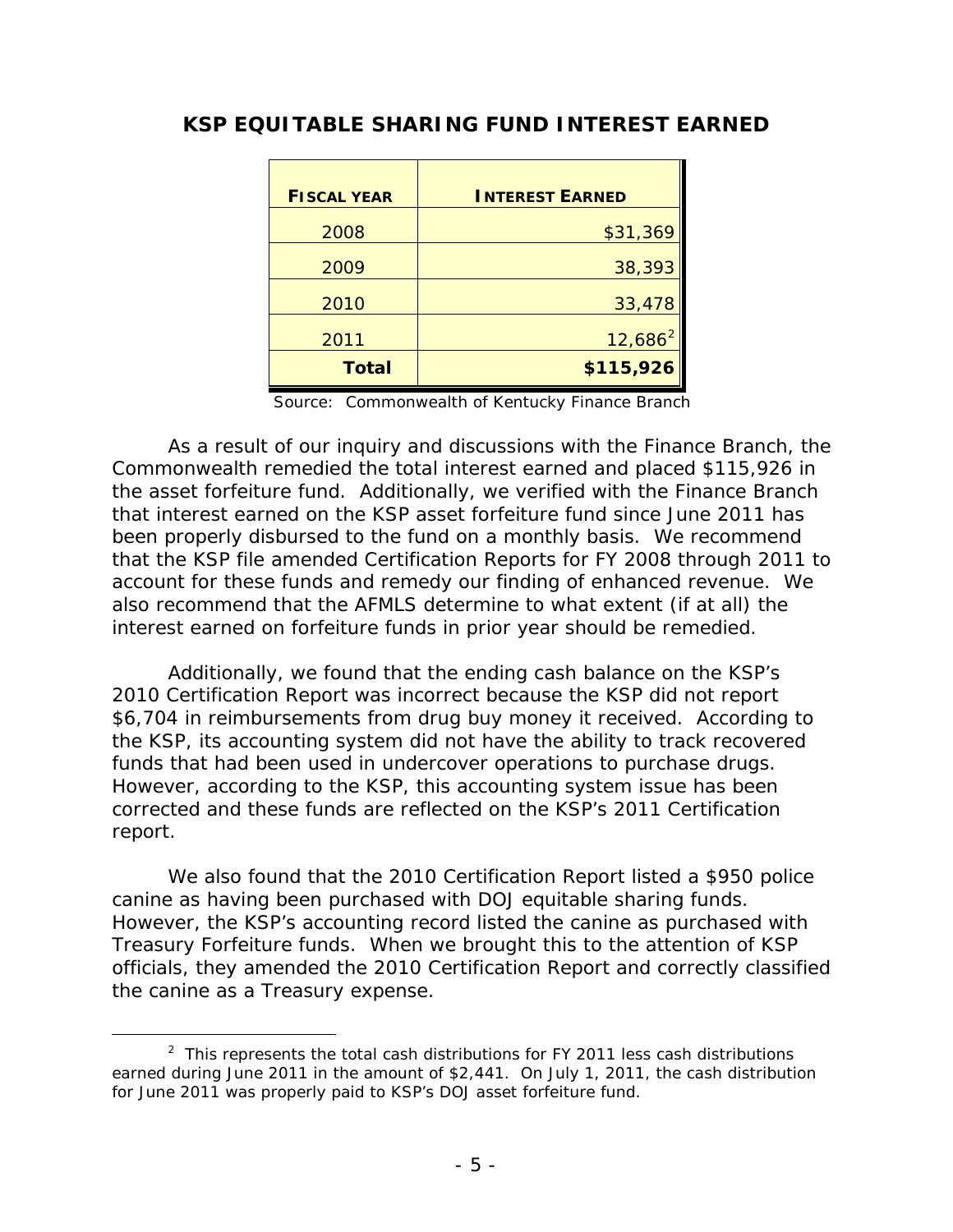## **Accounting for Equitable Sharing Receipts**

 The Guide to Equitable Sharing for State and Local Law Enforcement Agencies, dated April 2009 (2009 Equitable Sharing Guide), requires that all participating state and local law enforcement agencies implement standard accounting procedures to track equitably shared revenues and property. Additionally, DOJ equitable sharing funds must be accounted for separately from any other funds. We reviewed procedures for reconciling equitable sharing requests against sharing receipts, reconciled the agency's accounting records to DOJ records of equitable sharing funds shared with the agency, and reviewed equitable sharing receipts to determine if the funds were properly accounted for and deposited.

We identified that the KSP had received 133 cash receipts of equitable sharing funds totaling \$893,353 during FY 2010. We reviewed the five highest receipts totaling \$280,782 and concluded that the KSP accurately accounted for all equitably shared revenues received during FY 2010.

Additionally, according to the 2009 Equitable Sharing Guide, the agency receiving equitable sharing funds is required to maintain separate accounting records for DOJ equitable sharing funds. We determined that the KSP equitable sharing funds were directly deposited into the Commonwealth of Kentucky's General Account and a special accounting code was used to identify DOJ equitable sharing receipts.

#### **DAG-71s**

According to the 2009 Equitable Sharing Guide, the law enforcement agency is to maintain a log and copies of all DAG-71 Forms. The log should contain the seizure type, amount seized, requested amount, amount received, and the date. We found that the KSP maintained a DAG-71 log and recorded cash receipts, but it did not record in the log the property received or the amount of the forfeiture that was requested. We recommend the KSP maintains a DAG-71 log that contains all the required elements, including seizure type (cash and property), amount seized, share amount requested, amount received, and date received.

## **Use of Equitably Shared Property**

The 2009 Equitable Sharing Guide also requires that any forfeited tangible property transferred to a state or local agency for official use must be used for law enforcement purposes only. Further, vehicles and other tangible property transferred for official law enforcement use must be so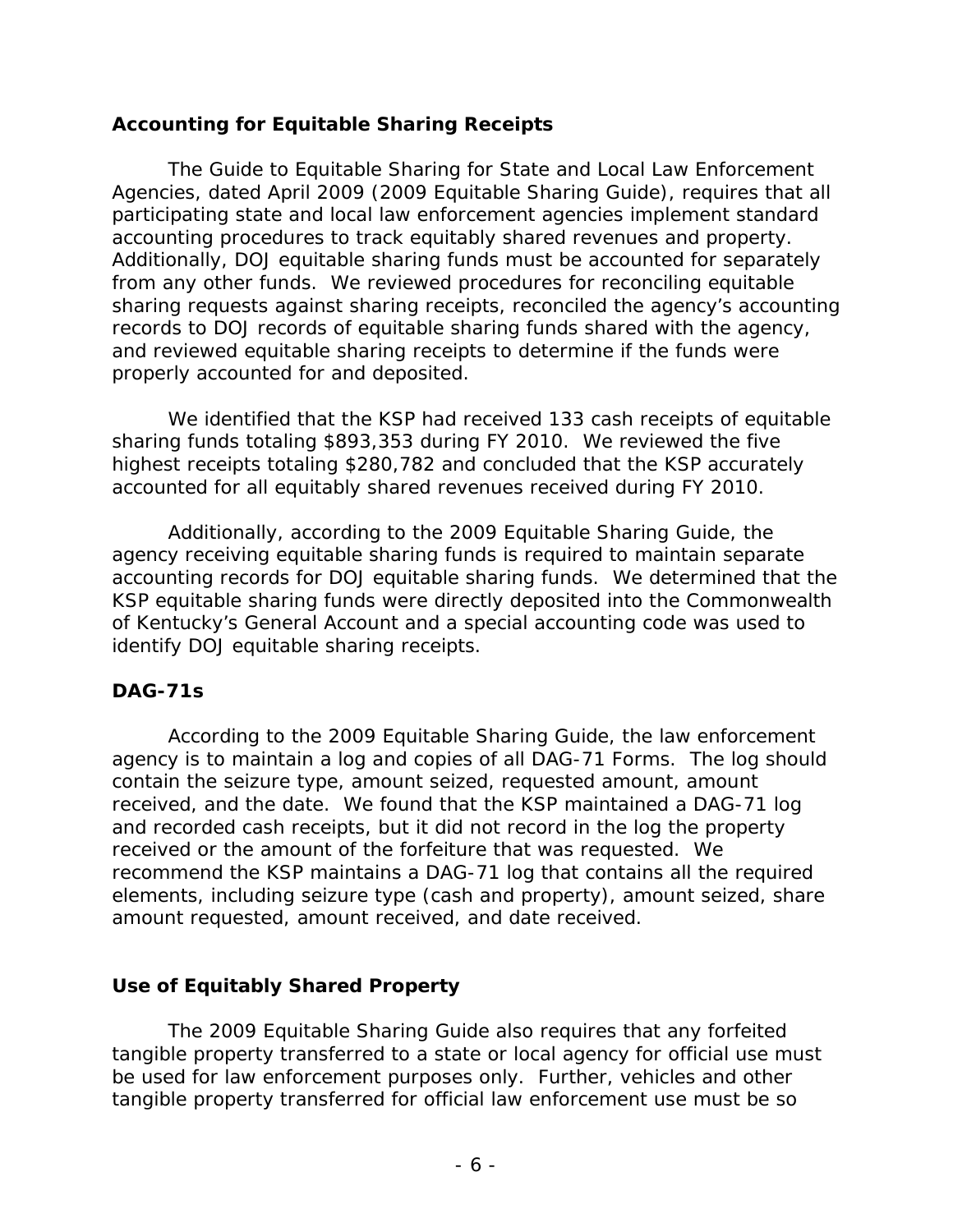used for at least 2 years. However, if the property becomes unsuitable for such stated purposes before the end of the 2-year period, it may be sold. During FY 2010, the KSP received six forfeited vehicles. We sampled all six seized vehicles and concluded that all were listed in the KSP inventory records, were currently in law enforcement custody, and were being used for allowable law enforcement purposes.

In accordance with OMB Circular A-133, federal non-cash assistance shall be valued at fair market value at the time of receipt or valued at the assessed value provided by the federal agency. During our initial review, we found that the six seized vehicles were valued at \$64,785 on the CATS Report, while the vehicles were valued at \$32,512 in the KSP inventory records. When we asked KSP officials about this difference of \$32,273, several stated that the current Kelley Blue Book Value is typically used when calculating vehicle values. However, we found the assessment of vehicle values to be inconsistent. We noted several instances where the KSP inventoried a vehicle value at the price paid to the U.S. Marshals Service (USMS) to store a vehicle. In the assessment of one vehicle, it appeared that the KSP combined the price paid to the USMS for storage and the Kelley Blue Book value and used the combined total for its inventory value. Additionally, we found there to be no written procedures established for assessing seized property values. When we brought this to their attention, KSP officials updated the asset values in their inventory records for all six vehicles, resulting in a less significant difference of \$5,155 between the CATS and KSP inventory records. We consider this figure to be more in line with the CATS Report supplied by AFMLS and more in line with the fair market value of the property.

We believe that the KSP should establish formalized procedures to assess the value of seized property to ensure that it is in line with fair market value or the assessed value determined by the federal agency. We believe this would ultimately reflect consistency of shared asset values in the KSP's inventory records.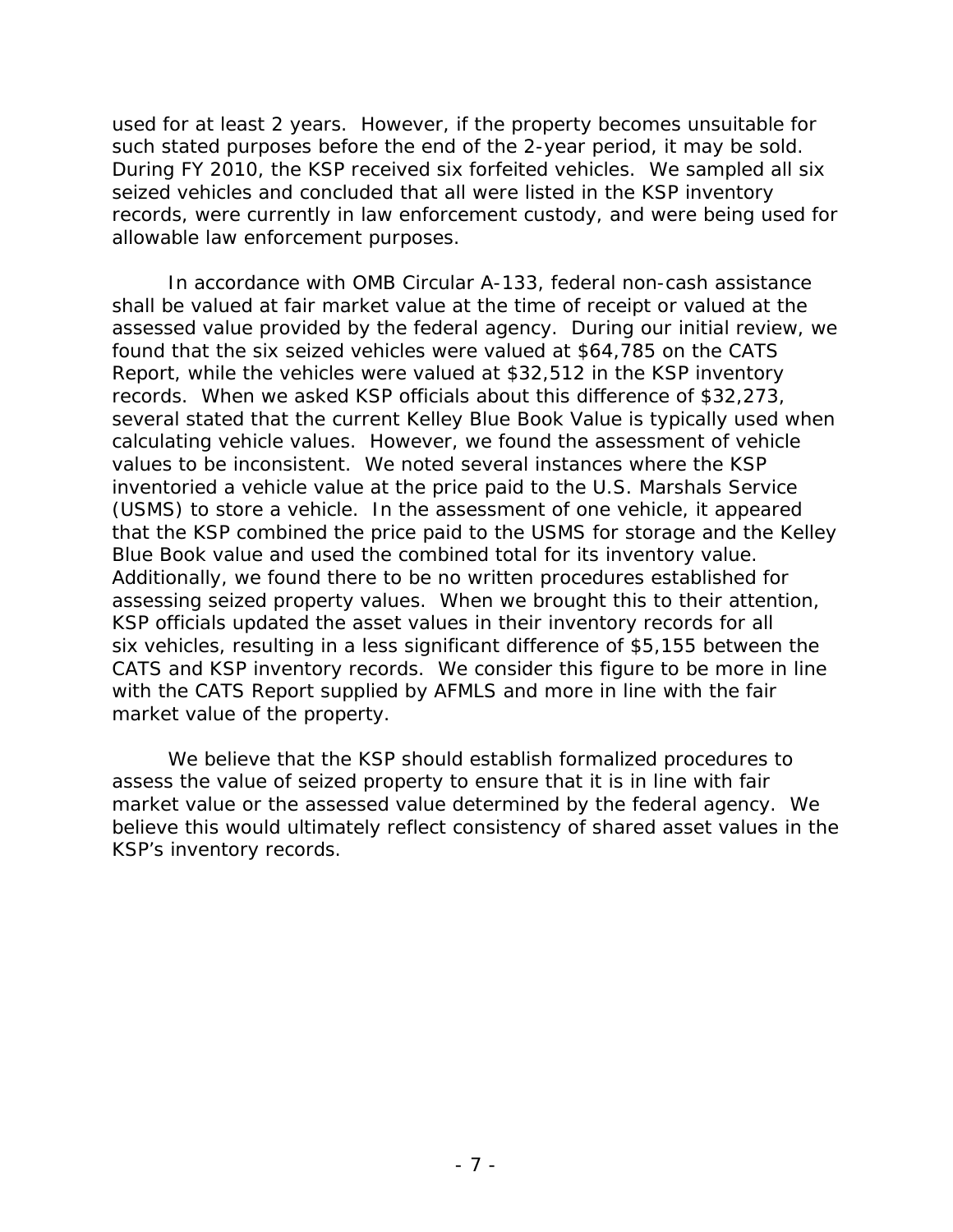#### **Use of Equitable Sharing Funds**

Generally, the 2009 Equitable Sharing Guide requires that the use of equitable sharing funds received by state and local agencies be limited to law enforcement purposes. However, under certain circumstances, up to 15 percent of equitable sharing revenues may be used for the costs associated with drug abuse treatment, drug and crime prevention education, housing and job skills programs, or other nonprofit community-based programs or activities. Law enforcement agencies can transfer cash to another law enforcement agency.

We found that the KSP used most of its equitable sharing revenue to help fund its undercover operations. Specifically, the KSP issues to each of its undercover officers "Operation Undercover Mastercards," which the officers use to obtain cash advances. The officers use this cash to make drug buys and to pay informants in an effort to further their investigations. Overall, cash advances obtained by KSP undercover officers accounted for 99 percent of the KSP's equitable sharing expenditures in FY 2010.

During FY 2010, the KSP expended \$1,355,129 in DOJ equitable sharing revenues. We judgmentally selected and reviewed 21 expenditures (12 of which came from a yearly wrap-up report of monthly Mastercard statements containing multiple individual cash advance transactions), totaling \$1,349,658. Based on our review of the wrap-up report, we determined that four of these expenditures were unallowable. Specifically, we found:

- a miscalculation in the amount of \$137 was incorrectly paid out of forfeiture funds;
- an Executive Security Officer's credit card balance of \$313 was incorrectly categorized;
- a foreign currency fee of \$47 was assessed on an Executive Security Officer's account but reimbursed out of asset forfeiture funds; and
- \$695 for a purchase made by an Executive Security Officer was incorrectly categorized.

The KSP promptly remedied each of the four unallowable expenditures during our site visit.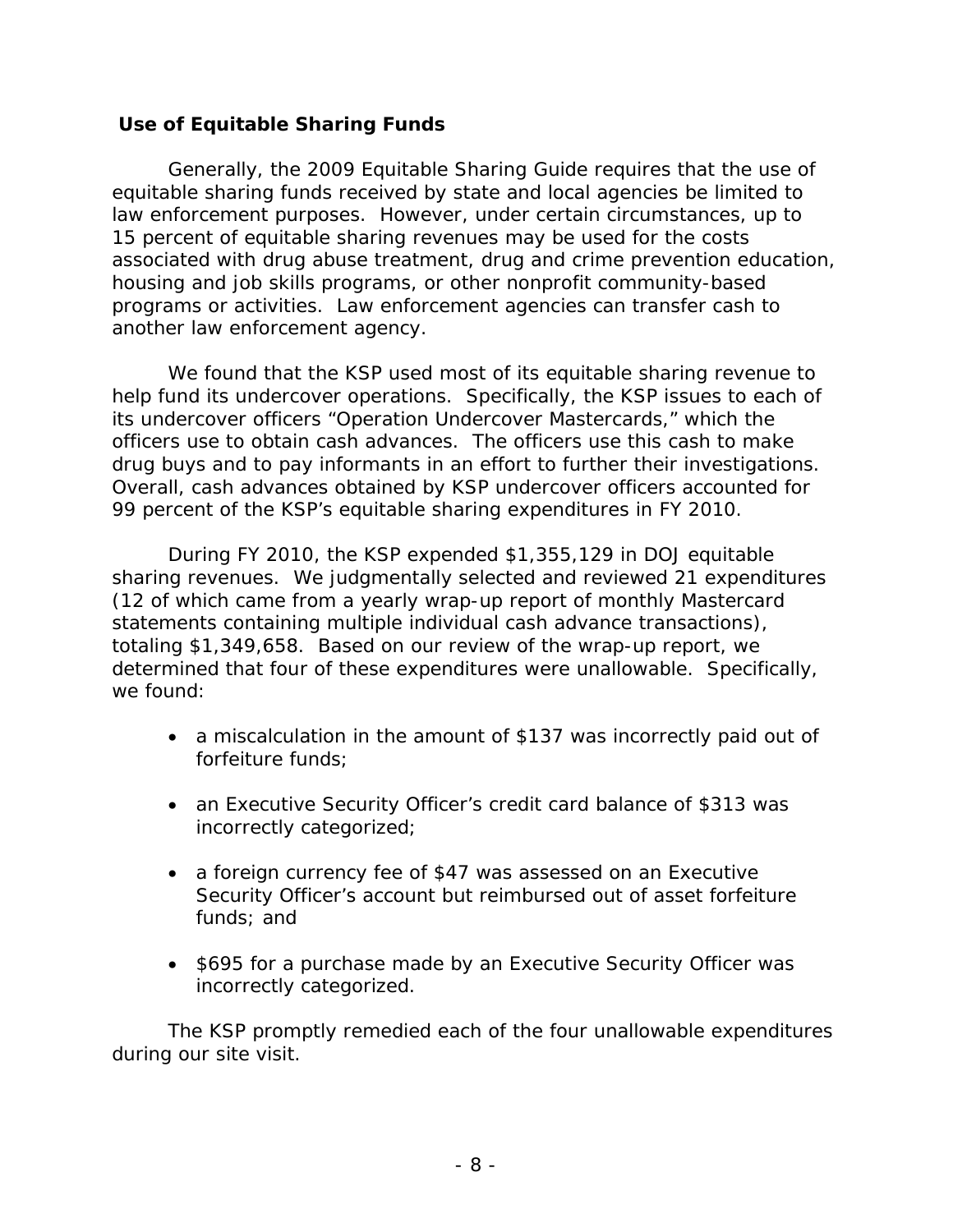To determine if the KSP complied with its own policies governing undercover funds, we selected a judgmental sample of 27 individual officers' Mastercard statements, totaling \$72,051. We found there to be no misuse of equitably shared funds, and all documentation was accounted for as outlined in the KSP's *Polices for Mastercard Use in Undercover Operations*. We also determined that transactions were supported by adequate documentation, items were used for law enforcement purposes, and the expenditures were allowable and in accordance with the guidelines.

#### **Single Audit Act Requirements**

The 2009 Equitable Sharing Guide requires that the agency follow the Single Audit Act Amendment of 1996 and OMB Circular A-133, which require each non-federal entity that expends a total amount of federal awards equal to or in excess of \$500,000 in a fiscal year to have either a Single Audit or a program-specific audit performed for such fiscal year.

During FY 2010, the KSP expended over \$1.3 million in DOJ equitable sharing funds. However, the Commonwealth of Kentucky's Statewide Single Audit for the year ended June 30, 2010, did not include the DOJ Equitable Sharing Fund. We spoke with officials from the Office of the Auditor of Public Accounts for the Commonwealth of Kentucky who said the reason the Asset Forfeiture Fund was not included in the Single Audit Report was due to an error in the information the Auditor's Office received from the Kentucky Finance and Administration Cabinet with regards to the sources of federal funds.<sup>[3](#page-12-0)</sup> The Audit Manager with whom we spoke agreed to notify the Finance and Administration Cabinet and stated that the financial activity from the Asset Forfeiture Fund would be reported in future Single Audit reports. We recommend the KSP ensure that its DOJ forfeiture fund expenditures are included in the Commonwealth of Kentucky's Statewide Single Audit.

#### **Supplanting**

Pursuant to the 2009 Equitable Sharing Guide, equitable sharing revenues must be used to increase or supplement the resources of the receiving state or local law enforcement agency. Equitably shared funds shall not be used to replace or supplant the resources of the recipient. To test whether equitable sharing funds were used to supplement rather than

<span id="page-12-0"></span> $\frac{1}{3}$  $3$  The Finance and Administration Cabinet's mission is to serve the administrative needs of the state government. Its core mission is to provide services that will better enable agencies to deliver services and perform their duties on behalf of the general public.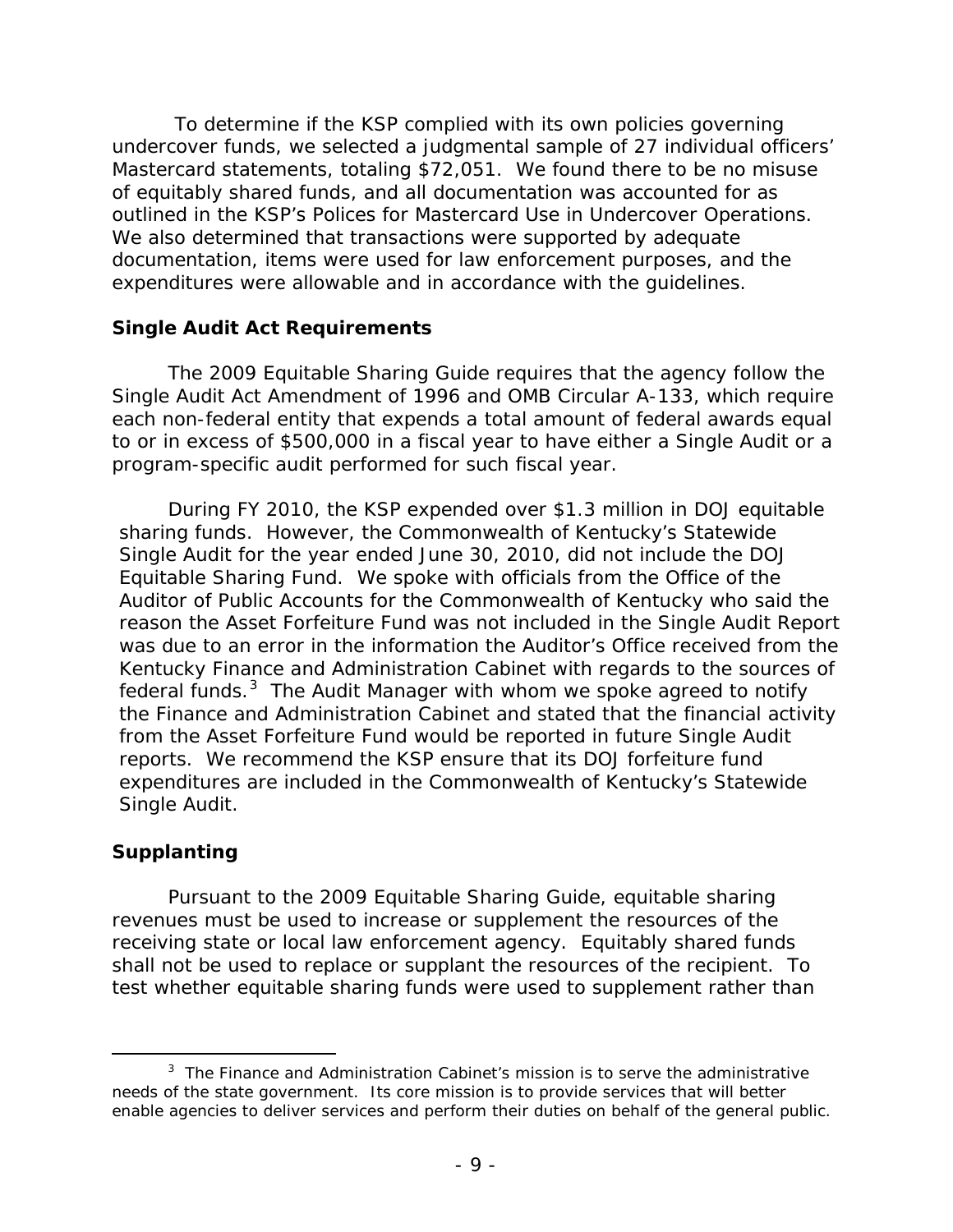supplant local funding, we interviewed local officials and reviewed the agency's local budgets for FYs 2009, 2010, and 2011.

Although the KSP budget decreased from \$139,127,912 in FY 2009 to \$130,117,000 in FY 2010, we concluded the economic crisis was the contributing factor for the Commonwealth of Kentucky's decision to reduce the budget. Based on the results of our interviews and our review of the Commonwealth of Kentucky budget documents, we did not find any indications that the KSP was using equitable sharing funds to supplant local funding.

## **Views of Responsible Officials**

We discussed the results of our review with KSP officials throughout the audit and at a formal exit conference. Their input on specific issues has been included in the appropriate sections of the report.

## **Recommendations**

We recommend that the Assistant Attorney General, Criminal Division:

- 1. Require the KSP to file a corrected Equitable Sharing Agreement and Certification Report for FY 2010, which should reflect enhanced revenue received from interest earned and restitution revenue received.
- 2. Remedy the \$115,926 in enhanced revenue by requiring the KSP to submit a corrected Annual Certification Report that accurately reflects the interest earned for FYs 2008 through June 2011.
- 3. Determine to what extent (if at all) the Commonwealth of Kentucky should remedy the interest earned in prior years on Forfeiture Funds.
- 4. Ensure the KSP maintains a DAG-71 log that contains all the required elements, including seizure type (cash and property), amount seized, share amount requested, amount received, and date received.
- 5. Require the KSP to establish written procedures identifying how to assess the value of shared assets.
- 6. Require the KSP to ensure that the DOJ Asset Forfeiture Fund expenditures are included in the Commonwealth of Kentucky's Statewide Single Audit.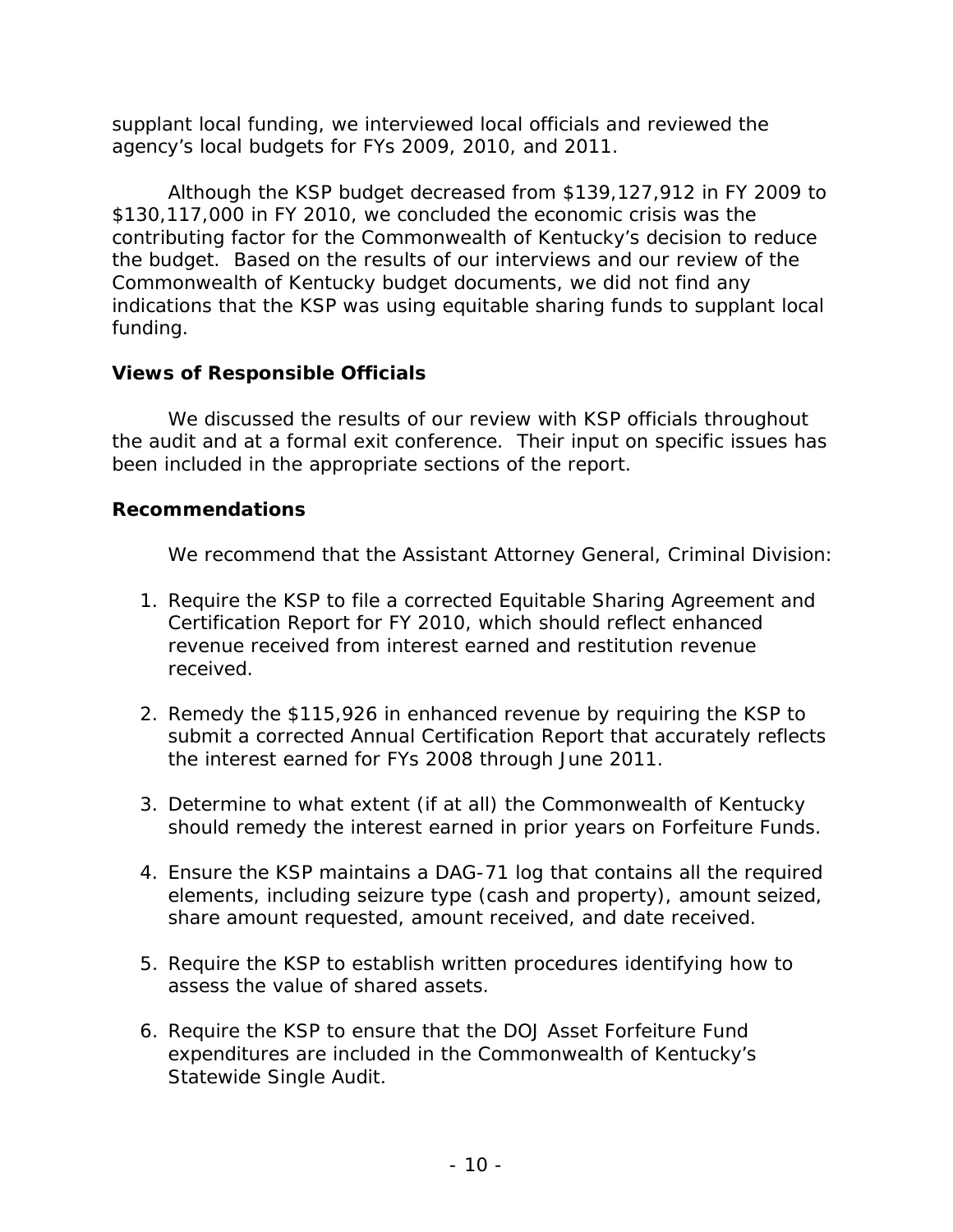# **OBJECTIVES, SCOPE, AND METHODOLOGY**

We conducted this performance audit in accordance with generally accepted government auditing standards. Those standards require that we plan and perform the audit to obtain sufficient, appropriate evidence to provide a reasonable basis for our findings and conclusions based on our audit objectives. We believe that the evidence obtained provides a reasonable basis for our findings and conclusions based on our audit objectives.

The objectives of the audit were to assess whether equitably shared cash and property received by the requesting agency were accounted for properly and used for allowable purposes as defined by the applicable regulations and guidelines. We tested compliance with what we considered to be the most important conditions of the DOJ equitable sharing program. We reviewed laws, regulations, and guidelines governing the accounting for and use of DOJ equitable sharing receipts, including the Guide to Equitable Sharing for State and Local Law Enforcement Agencies, dated April 2009.

Unless otherwise stated in our report, the criteria we audit against are contained in these documents.

#### **Scope and Methodology**

Our audit concentrated on, but was not limited to, equitable sharing receipts received by the KSP from July 1, 2009, through June 30, 2010. We performed audit work mainly at the KSP headquarters located in Frankfort, Kentucky. We interviewed KSP officials and examined records of federal asset forfeiture revenues and expenditures of DOJ equitable sharing revenues and property received by the KSP.

During FY 2010, there were 133 receipts totaling \$893,353, and 6 forfeited tangible assets totaling \$64,785. We tested the five highest receipts totaling \$280,782, as well as all six forfeited assets. During FY 2010, there were 31 disbursements totaling \$1,355,129. We selected 21 disbursements, totaling \$1,349,658. Due to the large dollar amount used for credit card use, we performed a separate transaction sampling and tested 27 individual KSP officers' Undercover MasterCard statements, totaling \$72,051 for testing. Judgmental sampling design was applied to obtain broad exposure to numerous facets of the disbursements reviewed, such as dollar amounts and cost categories. This non-statistical sample design does not allow projection of the test results to all disbursements.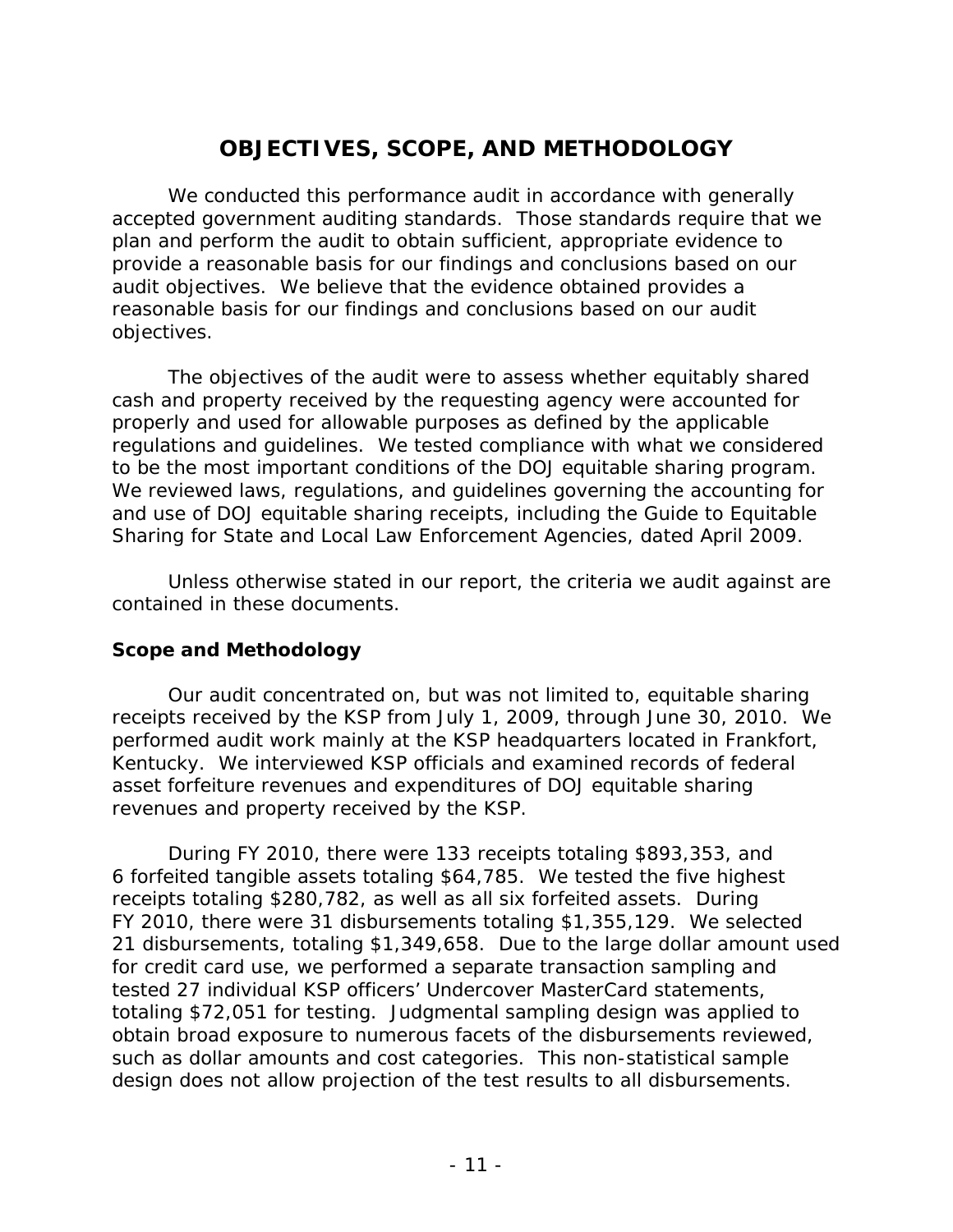We relied on computer-generated data contained in the DOJ Consolidated Asset Tracking System (CATS) for determining equitably shared revenues and property awarded to the KSP during the audit period. We did not establish the reliability of the data contained in the CATS system as a whole. However, when the data used is viewed in context with other available evidence, we believe the opinions, conclusions, and recommendations included in this report are valid.

In planning and performing our audit, we considered internal controls established and used by the KSP over DOJ equitable sharing receipts to accomplish our audit objectives. We did not assess the reliability of the KSP financial management system or internal controls of that system or otherwise assess internal controls and compliance with laws and regulations for the Commonwealth of Kentucky as a whole.

Our audit included an evaluation of the KSP, a unit of the Commonwealth of Kentucky, which was included in a statewide audit conducted by The Auditor of Public Accounts for the Commonwealth of Kentucky. However, we did note that DOJ Asset Forfeiture Funds were not included in this audit. The statewide Single Audit Report accompanied the Comprehensive Annual Financial Report for the year ended June 30, 2010. The Single Audit Report was prepared under the provisions of Office of Management and Budget Circular A-133. We reviewed the independent auditor's assessment, which disclosed no control weaknesses or significant noncompliance issues related specifically to the KSP.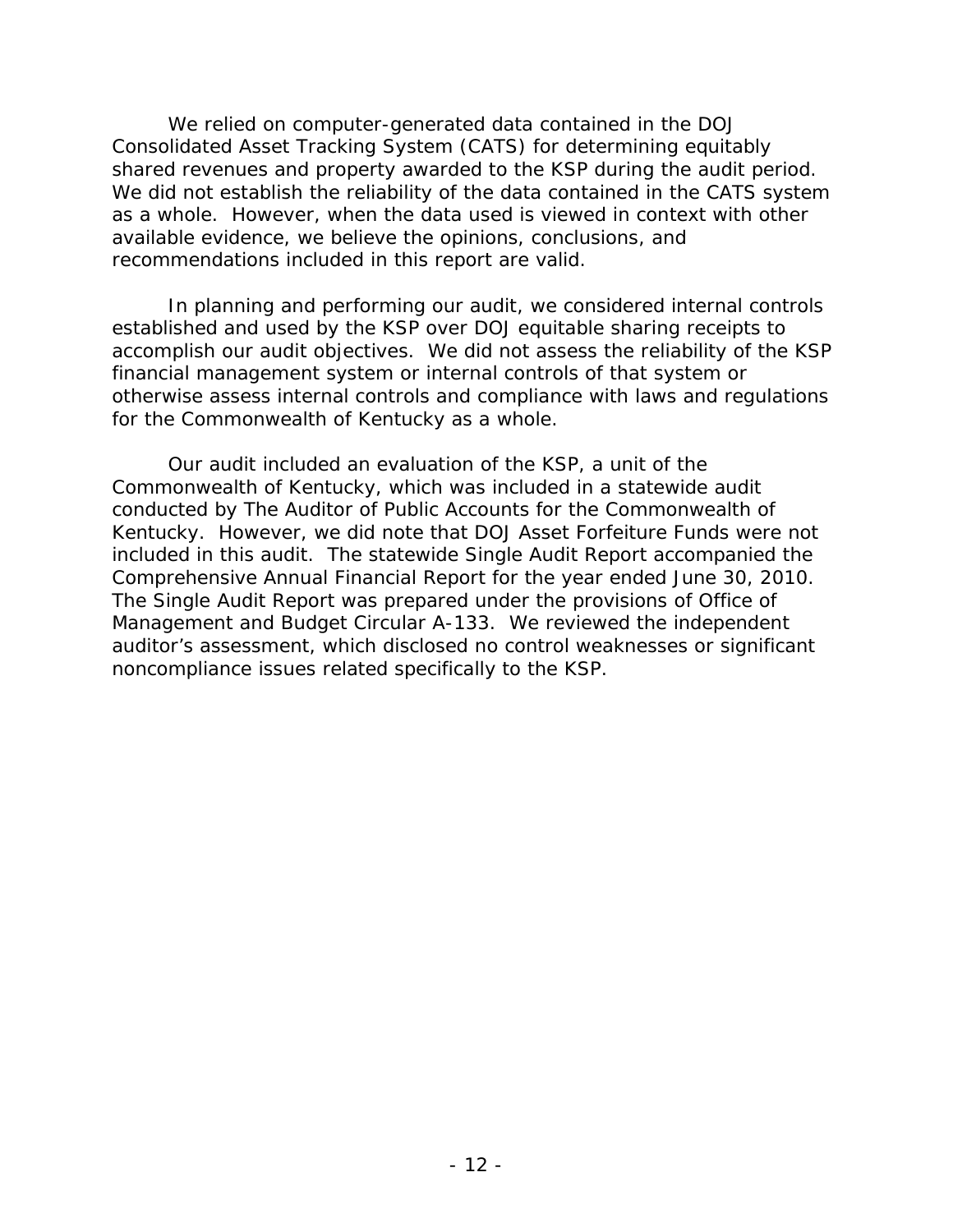# **AUDITEE RESPONSE**

March 7, 2012

Carol S. Taraszka Regional Audit Manager U.S. Department of Justice Office of the Inspector General 500 West Madison Street, Suite 1121 Chicago, Illinois 60661-2590

Dear Ms. Taraszka:

Enclosed for your review are our responses to your recommendations concerning our Audit of Use of Equitable Sharing Funds by Kentucky State Police.

#### Recommendations

1. Require the KSP to file a corrected Annual Certification Report and Equitable Sharing Agreement for FY 2010, which should reflect enhanced revenue received from interest earned, criminal proceeds, and restitution revenue received.

Response:

KSP has prepared a corrected Annual Certification Report and Equitable Sharing Agreement for FY 2010, which reflects enhanced revenue received from interest earned, criminal proceeds, and restitution revenue received. **(see attachments)**

2. Remedy the \$115,926 in enhanced revenue by requiring the KSP to submit a corrected Annual Certification Report that accurately reflects the interest earned for FYs 2008 through June 2011.

Response: KSP has prepared corrected Annual Certification Reports for FYs 2008 through June 2011 to accurately reflect interest earned. **(see attachments)**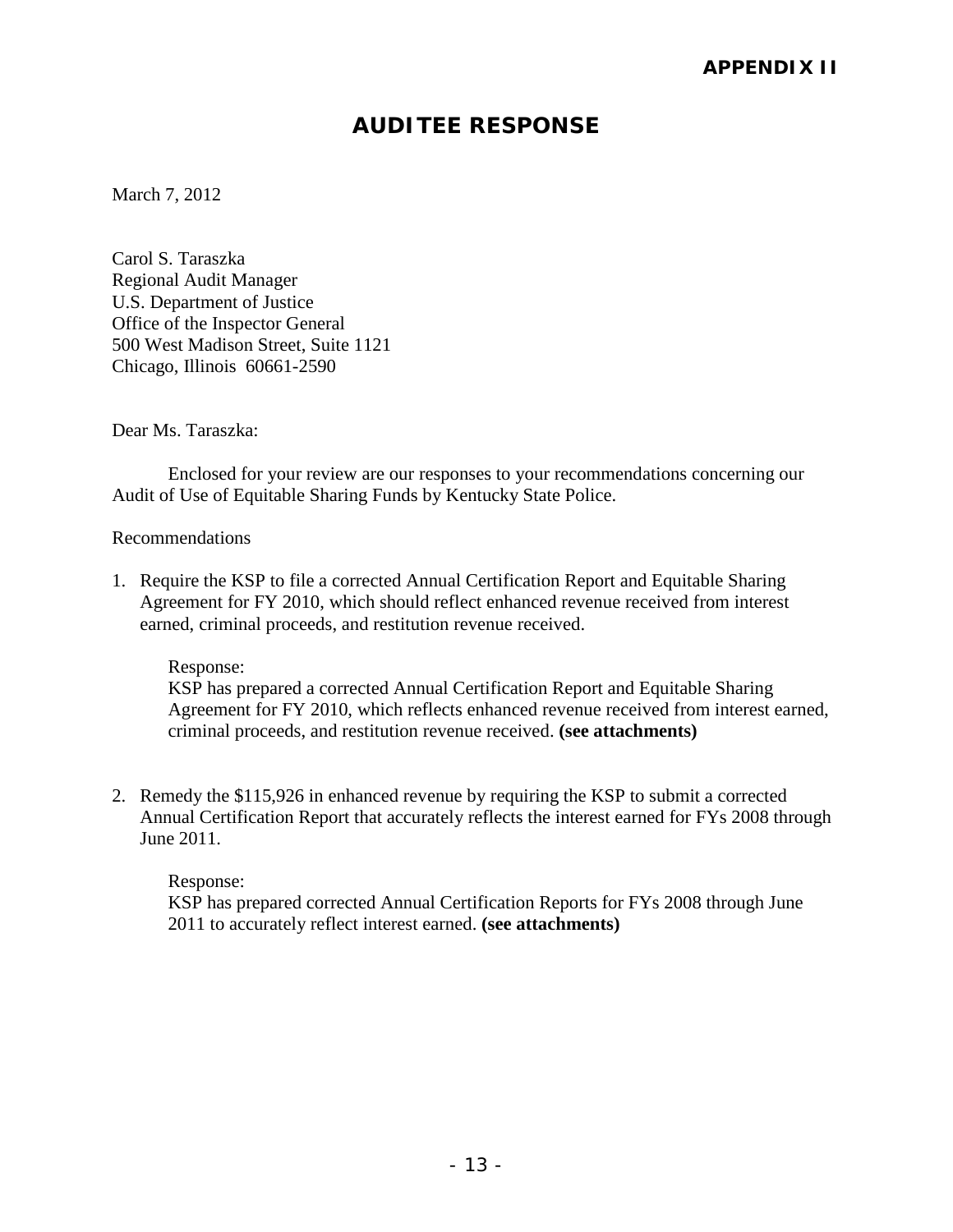3. Determine to what extent (if at all) the Commonwealth of Kentucky should remedy the interest earned in prior years on Forfeiture Funds.

Response: To be determined.

4. Ensure the KSP maintains a DAG-71 log that contains all the required elements, including seizure type (cash and property), amount seized, share amount requested, amount received, and date received.

#### Response:

Once the KSP receives a DAG-71 forfeited property for official use, it will be noted in the notes column of the DAG-71 log. KSP will continue to follow the equitable sharing guidelines. If an amount requested is omitted, it is due to the large number of agencies involved with an investigation and the amount has not been determined. KSP will be diligent in following up on received amounts once participating agencies have determined the amount to KSP and note such on the DAG-71 log.

5. Require the KSP to establish written procedures identifying how to assess the value of seized assets.

#### Response:

KSPs current procedure for assessing the value of seized property is being reviewed and a formal written policy is being discussed and will be determined. The following is the current procedure for assessing the value of seized property:

When assessing the value of an automobile, the value should be determined by the Kelly Blue Book Value. Any other property seized should be valued determined by an investigator who is considered a subject matter expert by the KSP, who will value the property based on market value and condition.

6. Require the KSP to ensure that the DOJ Asset Forfeiture Fund expenditures are included in the Commonwealth of Kentucky's Statewide Single Audit.

#### Response:

All future Commonwealth of Kentucky Statewide Single Audits will include DOJ Asset Forfeiture Fund expenditures.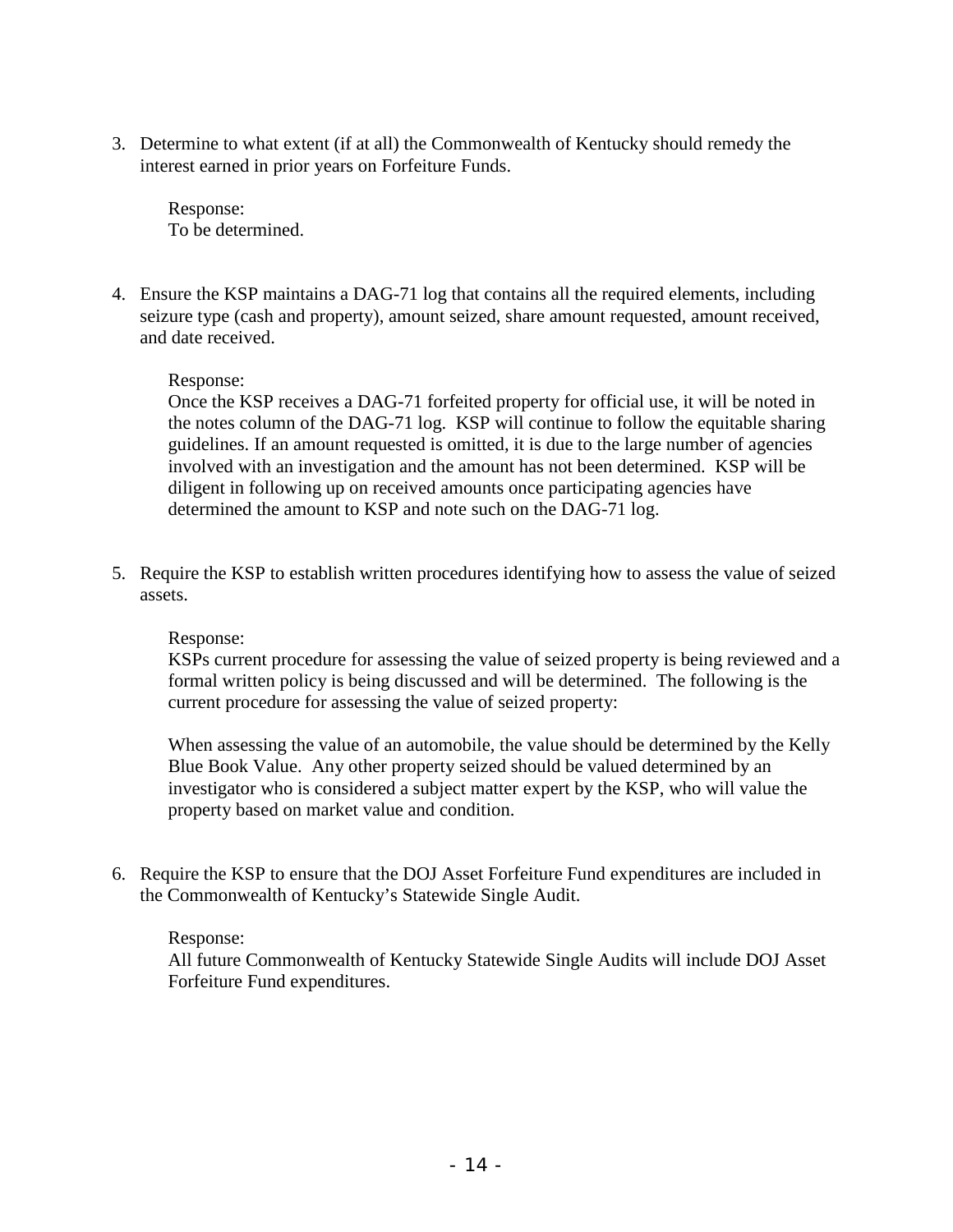We are attaching FY 2008 through FY 2011 Amended Equitable Sharing Agreement and Certification for your review. The Affidavit-Existing Participant form will be faxed to (202)- 616-1344 once signatures are acquired, with signed hard-copy response to follow in the mail. If I can be of further assistance, please do not hesitate to call.

Sincerely,

D. Janet Brock Administrative Section Supervisor Kentucky State Police 919 Versailles Road Frankfort, KY 40601 502-782-1830

Cc: U.S. Department of Justice Criminal Division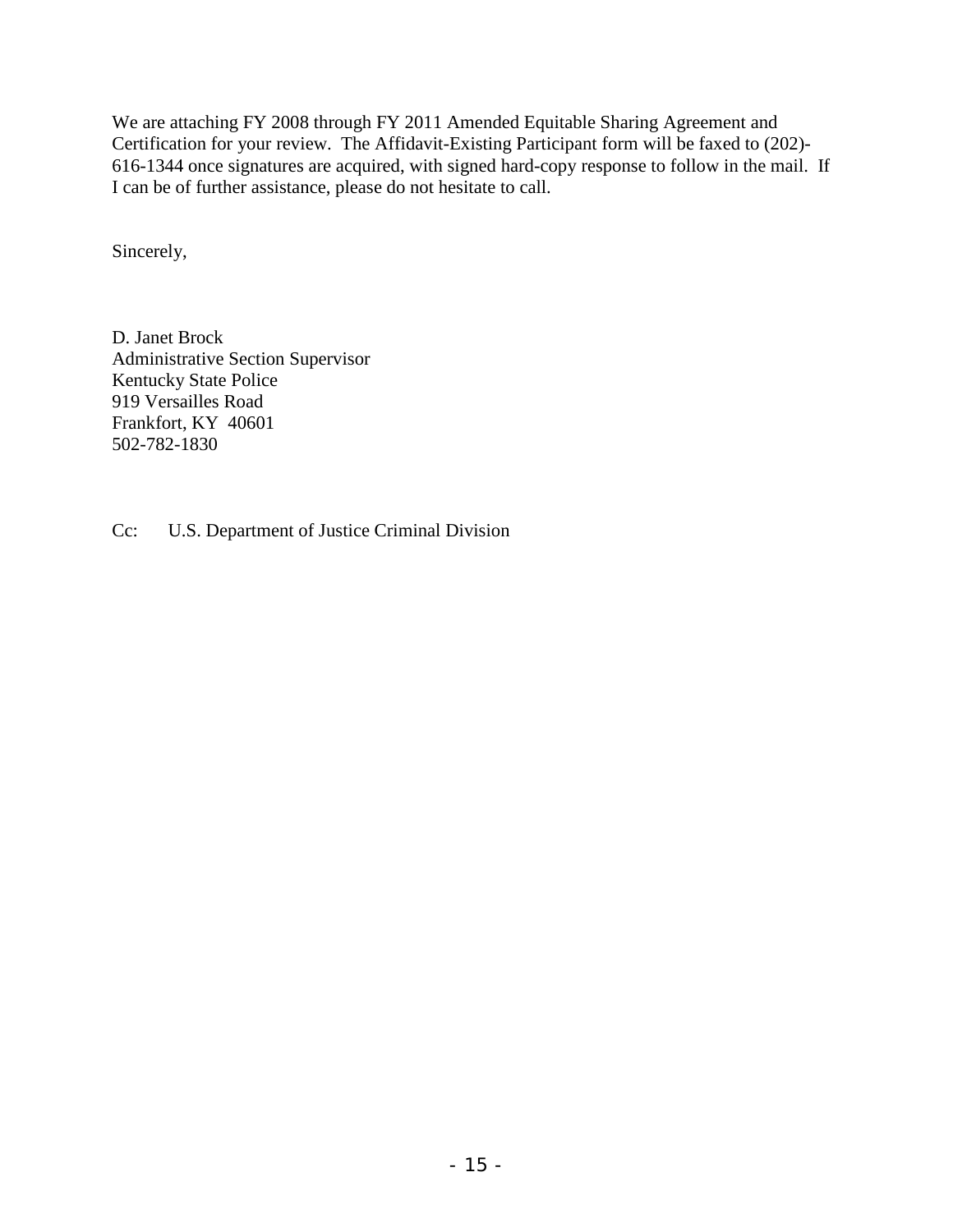# **OFFICE OF THE INSPECTOR GENERAL ANALYSIS AND ACTIONS NECESSARY TO RESOLVE THE REPORT**

The Department of Justice Office of the Inspector General (OIG) provided a draft of this audit report to the Criminal Division and the Kentucky State Police (KSP). We incorporated the KSP's response as Appendix II of this final report. $4$  However, the audit recommendations are unresolved because the Criminal Division declined to provide comments on the draft report. The following provides the OIG analysis of the KSP's response and a summary of actions necessary to resolve each report recommendation.

#### **Recommendation Number**

1. **Unresolved.** The KSP concurred with our recommendation to file a corrected Equitable Sharing Agreement and Certification Report for FY 2010, which should reflect enhanced revenue received from interest earned and restitution revenue received. According to the KSP, it has prepared a corrected Annual Certification Report and Equitable Sharing Agreement for FY 2010. Additionally, the KSP provided a copy of its amended FY 2010 Report.

However, this recommendation is unresolved because the Criminal Division did not respond to the draft report. This recommendation can be resolved once the OIG and the Criminal Division reach agreement on corrective action planned to address the recommendation.

2. **Unresolved.** The KSP concurred with our recommendation to remedy the \$115,926 in enhanced revenue by requiring the KSP to submit a corrected Annual Certification Report that accurately reflects the interest earned for FYs 2008 through June 2011. According to the KSP, it has prepared corrected Annual Certification Reports for FYs 2008 through June 2011 to accurately reflect interest earned. Additionally, the KSP provided copies of these reports.

However, this recommendation is unresolved because the Criminal Division did not respond to the draft report. This recommendation can be resolved once the OIG and the Criminal Division reach agreement on corrective action planned to address the recommendation.

<span id="page-19-0"></span> $\overline{a}$ <sup>4</sup> The KSP response included attachments that we have not included in our report due to their technical nature.